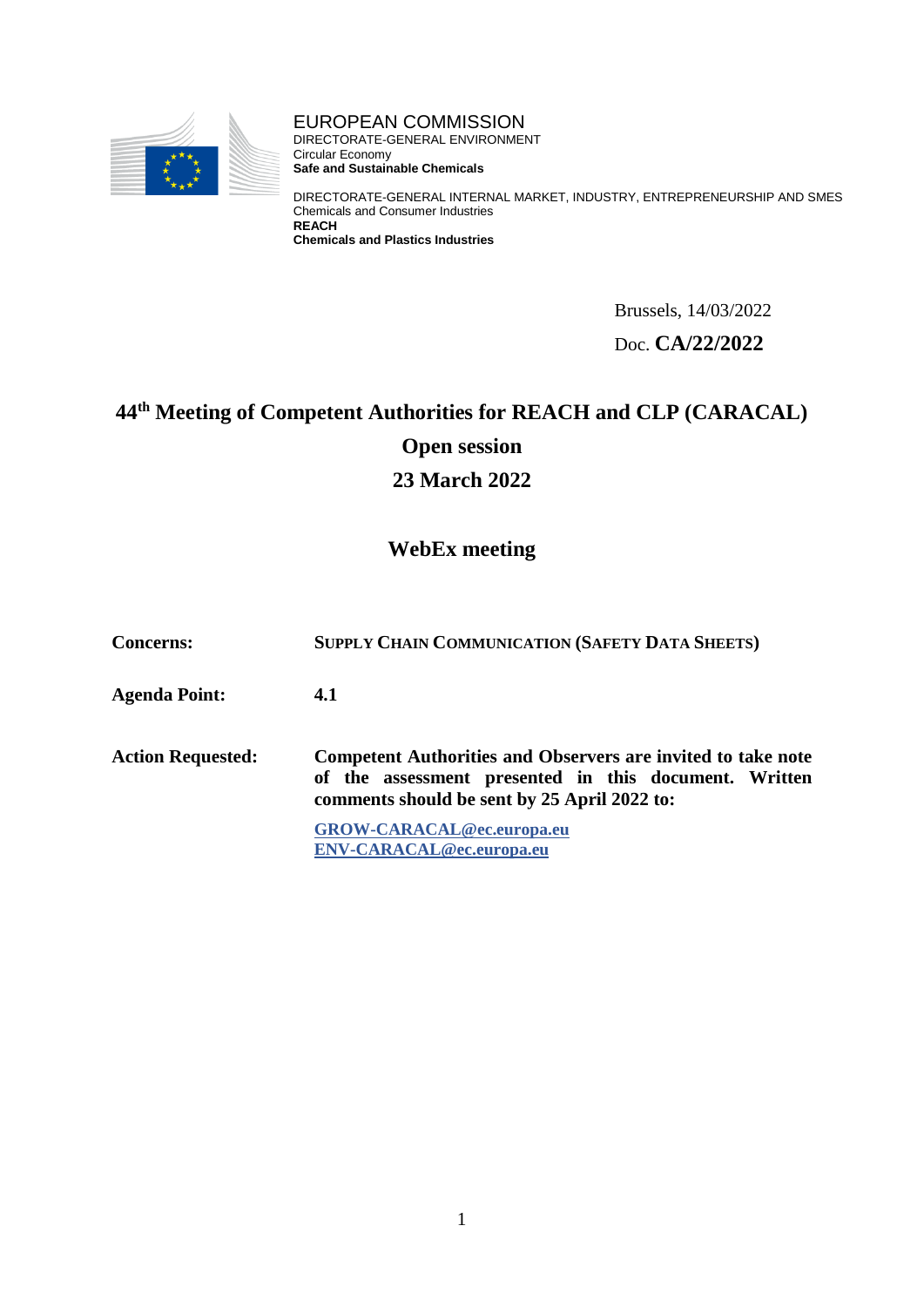# **CARACAL PAPER**

# **ON SUPPLY CHAIN COMMUNICATION (SAFETY DATA SHEETS)**

## **STATE OF PLAY AND PROPOSED WAY FORWARD**

## **1 INTRODUCTION**

The necessity to improve supply chain communication and the workability and quality of (extended) Safety Data Sheets (SDS) have been first identified in the 2018 REACH review Action Point 3:

| AP 3: Improving the workability and quality of extended Safety Data Sheets (eSDS) |                                                                                                                                                                                                                                                                                        |
|-----------------------------------------------------------------------------------|----------------------------------------------------------------------------------------------------------------------------------------------------------------------------------------------------------------------------------------------------------------------------------------|
| Action $3(1)$                                                                     | The Commission encourages more industry sectors to develop and use<br>harmonised formats and IT tools that would provide more user-targeted<br>information and simplify the preparation and use of extended Safety Data<br>Sheets as well as facilitate their electronic distribution; |
| Action $3(2)$                                                                     | The Commission will consider including minimum requirements for the<br>exposure scenarios for substances and mixtures in Safety Data Sheets and<br>request ECHA to develop a methodology for Safety Data Sheets for<br><i>mixtures.</i>                                                |

Subsequently, an extensive dialogue started between the Commission, ECHA and stakeholders from the Exchange Network on Exposure Scenarios (ENES), the Occupational Safety and Health (OSH) and the environmental community, with the continuous input and involvement of Caracal  $(CA/75/2019^{12}, CA/14/2020^3, CA/41/2020^4,$  $CA/60/2020^5$ ,  $CA/05/2021^6$ ). These discussions and preparatory work resulted into the Development Plan (ref. v.3.2;  $03.11.2020$ )<sup>7</sup> which described in detail the system changes and enhancements required to improve the workability and quality of (extended) SDS in order to better serve the whole supply chain.

The Commission considers that the needs identified in the 2018 REACH Review to simplify Safety Data Sheets and prepare harmonised electronic formats remain valid. Experience showed that without a central institution taking the lead no substantial progress can be made.

1

<sup>&</sup>lt;sup>1</sup> [CA\\_75\\_2019\\_REACH\\_RRA3\\_Call\\_for\\_support](https://circabc.europa.eu/ui/group/8a073cb6-03cb-4665-a866-4a17b17a6f60/library/303ab827-a279-4e18-9e31-8f28d039d9b5/details)

<sup>&</sup>lt;sup>2</sup> [CA\\_75\\_2019\\_RRA3\\_ECHA\\_Appendix](https://circabc.europa.eu/ui/group/8a073cb6-03cb-4665-a866-4a17b17a6f60/library/2efd485b-1a84-495e-99f3-f56318f79d3b/details)

<sup>&</sup>lt;sup>3</sup> [CA\\_14\\_2020\\_REACH Action 3\\_Extended\\_SDS](https://circabc.europa.eu/ui/group/a0b483a2-4c05-4058-addf-2a4de71b9a98/library/7b0d18f2-a68d-47d9-affd-527dfe24d367/details)

<sup>&</sup>lt;sup>4</sup> [CA\\_41\\_2020\\_REACH\\_Review\\_Action3\\_eSDS\\_with\\_ECHA\\_Appendix](https://circabc.europa.eu/ui/group/a0b483a2-4c05-4058-addf-2a4de71b9a98/library/179ac3f1-7300-424f-b8cb-b36e976932ed/details)

 $5 \overline{\mathrm{CA}}$  60 2020 RRA3

<sup>&</sup>lt;sup>6</sup> [CA\\_05\\_2021\\_REACH-Review\\_Action\\_3](https://circabc.europa.eu/ui/group/a0b483a2-4c05-4058-addf-2a4de71b9a98/library/9b87f5a2-8e0a-4651-9460-218d0afe8b1b/details)

<sup>&</sup>lt;sup>7</sup> CA 60\_2020\_RRA3\_Development Plan